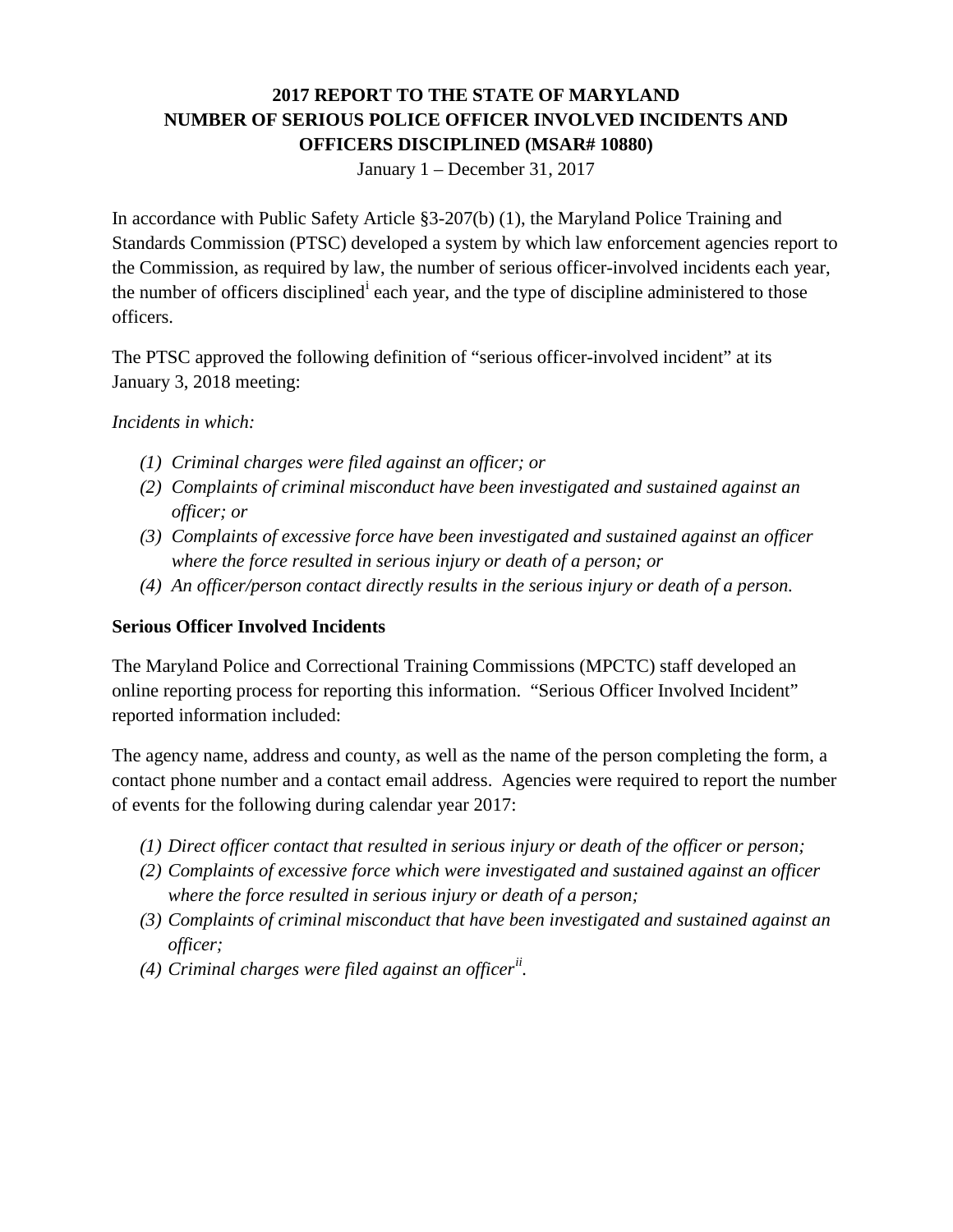## **Officers Disciplined**

Information reported for officer discipline administered during 2017 included:

The agency name, address and county, as well as the name of the person completing the form, a contact phone number and a contact email address. Required reporting of administered officer discipline included the following information:

- *(1) Written Reprimand*
- *(2) Loss of Leave*
- *(3) Loss of Pay*
- *(4) Suspension Without Pay from Duty*
- *(5) Demotion*
- *(6) Dismissal from Employment*
- *(7) Monetary Fine*
- (8) *Other Type of Discipline*

The Commission's definition for "Serious Officer Involved Incident", as explained above, and reporting requirements for both serious officer involved incidents and administered officer discipline were shared with all Maryland Law Enforcement Agencies in a letter sent to each agency head. The letter (copy attached) was discussed and additional information shared at Police Chiefs/Sheriffs professional meetings and conferences as well. Directions for completing both the "Serious Officer Involved Incident Form" and the "Officer Discipline Administered Form" were included in the letter.

### **2017 Law Enforcement Agency Reporting**

A total of 142 law enforcement agencies, employing approximately 16,000 Commission certified police officers, were identified as being required to comply with Public Safety Article §3-207(b) (1). A total of 51 agencies did not submit reports for either category. Two (2) agencies submitted the Officer Discipline Administered Form only and two (2) different agencies submitted the Serious Officer Involved Incident Form only. The remaining 87 agencies were in full compliance with the reporting requirements as of July 31, 2018. The cumulative totals for the reporting agencies are as follows:

| <b>2017 Serious Officer Involved Incidents</b>                                            |    |
|-------------------------------------------------------------------------------------------|----|
| Direct officer contact that resulted in serious injury or death of the officer or person? | 22 |
| Complaints of excessive force which were investigated and sustained against an officer    |    |
| where the force resulted in serious injury or death of a person?                          |    |
| Complaints of criminal misconduct that have been investigated and sustained against       |    |
| an officer?                                                                               | 12 |
| Criminal charges were filed against an officer? <sup>111</sup>                            |    |